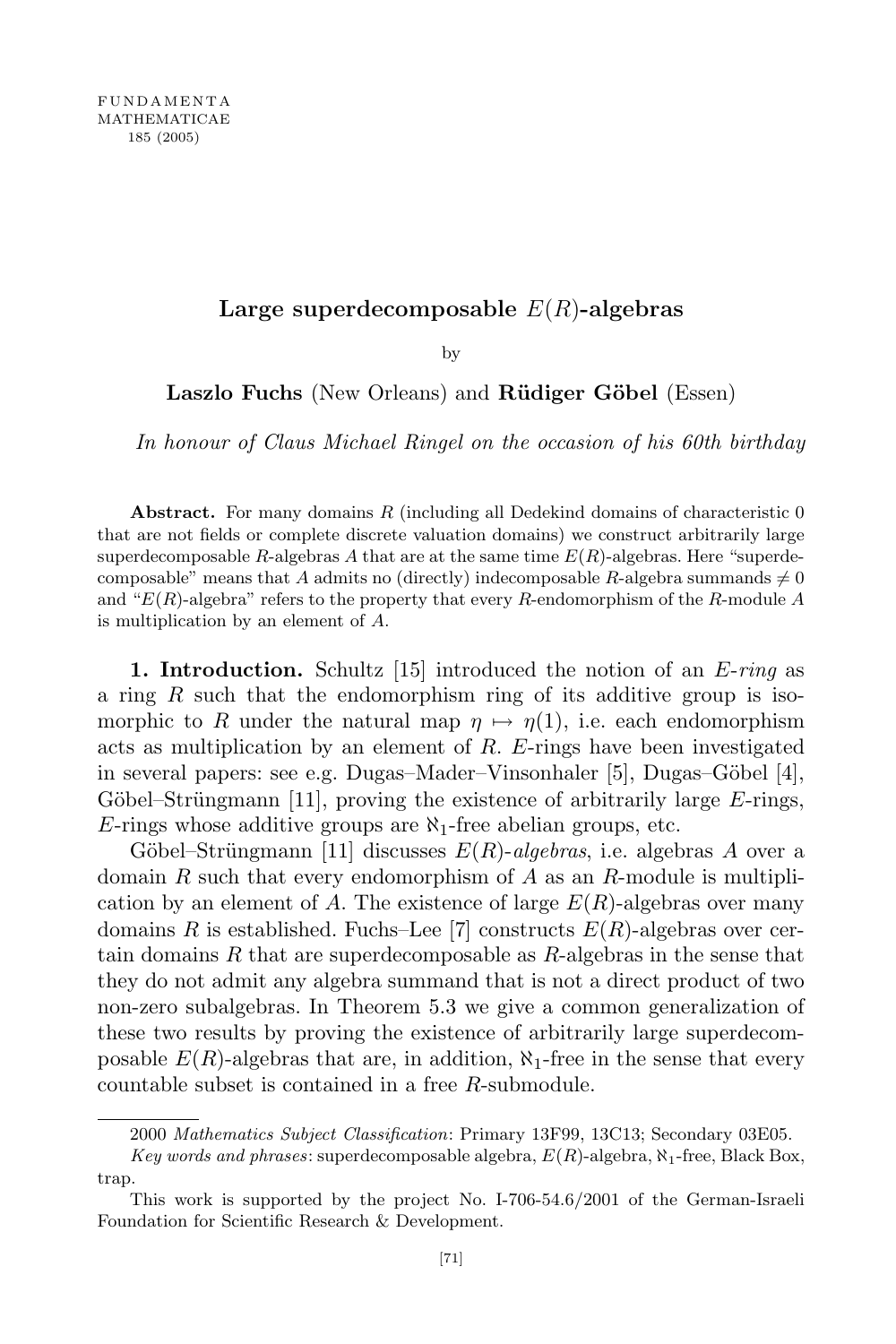Our proof is based on a version of Shelah's Black Box (see Theorem 3.1 below) which we borrow from Corner–Göbel [3]. (We emphasize that this principle is provable in ZFC.) Alternatively we could have used the "Strong Black Box" (see [13]) which has the advantage that some of the algebraic proofs are simpler, but has the drawback that the possible sizes of  $E(R)$ -algebras are more restricted. We work in an R-algebra  $\widehat{F}$  that is a completion of a semigroup algebra  $F = R[T]$  where the monoid T is appropriately chosen:  $T$  is a direct product of two monoids, one of which serves to guarantee that the R-algebra  $A$  to be constructed is superdecomposable, while the other will be responsible for the  $E$ -ring property of  $A$ . Our method follows closely the pattern of Corner–Göbel  $[3]$ , which allows us to skip those details of the proofs that are obvious modifications of arguments in [3].

In Theorem 5.4 we prove the abundance of arbitrarily large superdecomposable  $E(R)$ -algebras. This, along with the similar result on indecomposable  $E(R)$ -algebras (cf. Dugas–Mader–Vinsonhaler [5]), shows that—as far as merely direct decompositions are concerned— $E(R)$ -algebras do not display any particular behavior.

**2. Superdecomposable algebras.** Let  $R$  denote a commutative domain that contains a countable subsemigroup  $\mathbb{S} = \{s_0 = 1, s_1, \ldots, s_n, \ldots\}$ (not containing  $0$ ) such that  $R$  is Hausdorff in the S-topology (where the ideals  $Rq_n$   $(n \in \omega)$  form a base of neighborhoods of 0 in R), i.e.  $\bigcap_{n \in \omega} Rq_n = 0$ ; here we have used the notation  $q_n = s_0 s_1 \cdots s_n \in \mathbb{S}$ . (Note that the Hausdorff property of the S-topology is equivalent to the fact that the localization  $R_{\mathcal{S}}$  of R at  $\mathcal{S}$  is not a fractional ideal of R.) The symbol  $\widehat{R}$  will denote the completion of R in its S-topology. R is then a dense subalgebra of  $\widehat{R}$ .

Let  $\mu$  denote an infinite cardinal; it is viewed as an initial ordinal, so we can talk about its subsets. We define a monoid  $T_1$  whose elements are the finite subsets of  $\mu$  and multiplication is defined via

$$
\sigma\cdot\tau=\sigma\cup\tau
$$

for all  $\sigma, \tau \in T_1$ . The empty set serves as the identity of  $T_1$ . (This monoid was inspired by Corner [1].)

Let F denote the semigroup algebra of  $T_1$  over  $R$ , i.e.

$$
F = R[T_1] = \bigoplus_{\tau \in T_1} R\tau;
$$

this is an R-algebra with identity  $\{\emptyset\}$ . The S-topology on F is Hausdorff. The S-completion  $\widehat{F}$  of F is an  $\widehat{R}$ -algebra containing F as a dense R-subalgebra whose elements  $x \neq 0$  may be viewed as countable sums  $x = \sum_{i \in \omega} r_i \tau_i$  with  $r_i \in \widehat{R}, \tau_i \in T_1$ , where for every  $k \in \omega$  almost all (i.e. all but finitely many) coefficients  $r_i$  are divisible by  $q_k$ .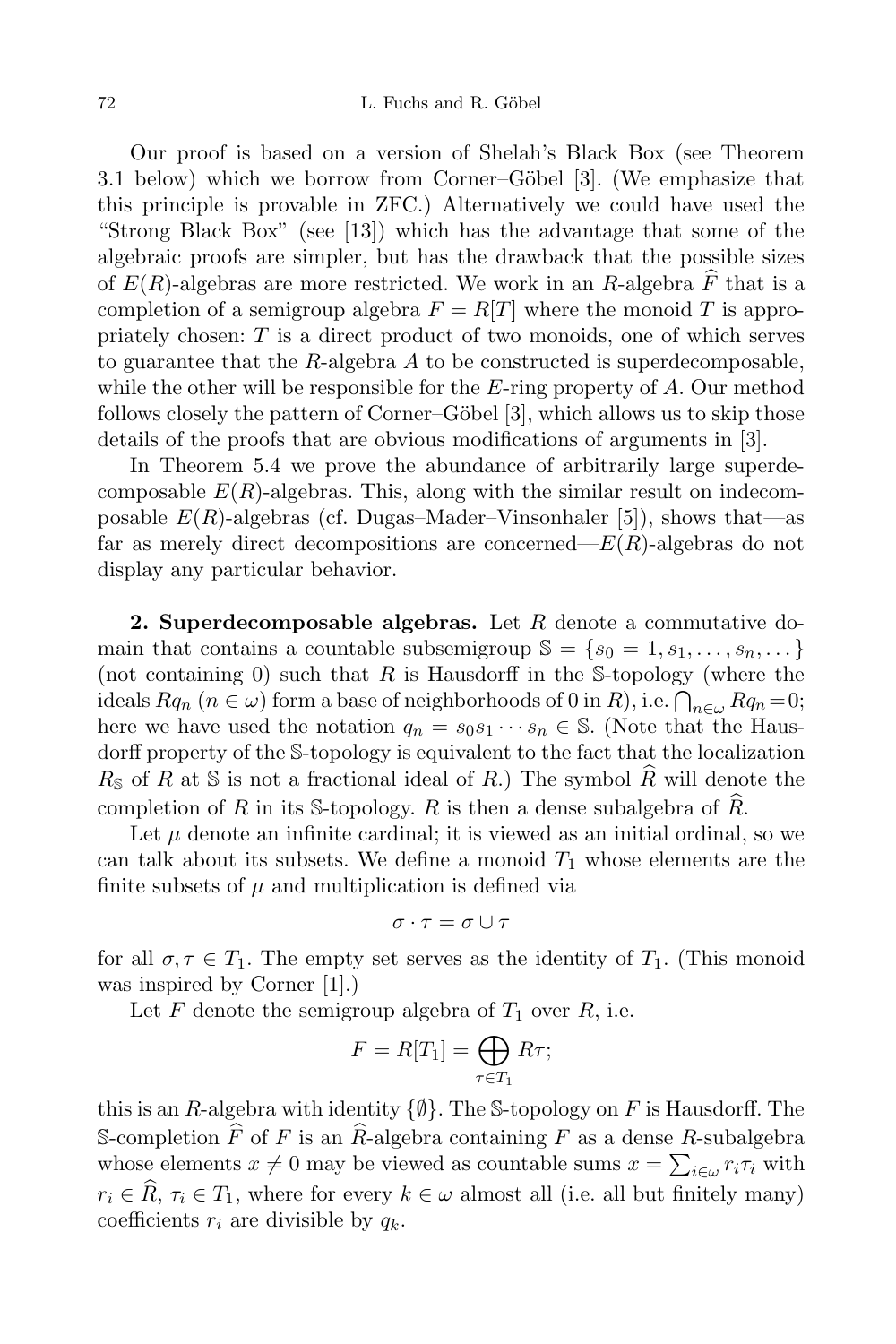By the *support*  $[x]$  of x is meant the set  $\{\tau_i \mid r_i \neq 0\} \subseteq T_1$ ; this is always a countable subset, since S was assumed to be countable.

LEMMA 2.1. Every R-algebra A that lies between the R-algebras  $F =$  $R[T_1]$  and  $\widehat{F}$  constructed above for the infinite cardinal  $\mu$  is superdecomposable as an R-algebra.

*Proof.* Consider a non-zero algebra summand C of A;  $A = C \oplus C'$ . The C-coordinate of the identity of A is an idempotent element  $0 \neq e \in A$ .

CASE 1. If there is an ordinal  $\alpha \in \mu$  not contained in any set in the support [e], then  $\{\alpha\} \in F$  is an idempotent which evidently satisfies  $e\{\alpha\} \neq 0$ . It also satisfies  $e\{\alpha\} \neq e$ , since for any  $\tau \in [e]$  we have  $\tau \cup \alpha \in [e\{\alpha\}] \setminus [e]$ . The elements  $e\{\alpha\}$  and  $e - e\{\alpha\}$  are non-zero orthogonal idempotents in A with sum  $e$ , establishing the decomposability of  $C$  into the direct sum of two R-subalgebras.

CASE 2. If there is no ordinal  $\alpha$  as in Case 1, then  $\mu = \aleph_0$  and  $\mu = \bigcup [e]$ . Write  $e = \sum_{\tau \in [e]} r_{\tau} \tau$   $(r_{\tau} \in \widehat{R})$  or  $e = \sum_{\tau \in T_1} r_{\tau} \tau \in \widehat{F}$  with  $r_{\tau} = 0$  for all  $\tau \in T_1 \setminus [e]$ . Pick any  $\tau_0 \in [e]$  with  $r_{\tau_0} \neq 0$ . If  $e\{\alpha\} = e$ , then

$$
\sum_{\tau \in T_1} r_{\tau}(\{\alpha\} \cup \tau) = \sum_{\tau \in T_1} r_{\tau} \tau.
$$

If  $\alpha \notin \tau_0$ , then the comparison of the coefficients of  $\{\alpha\} \cup \tau_0 \in T_1$  on both sides yields

$$
r_{\tau_0}+r_{\{\alpha\}\cup\tau_0}=r_{\{\alpha\}\cup\tau_0}.
$$

Hence  $r_{\tau_0} = 0$ , contradicting the choice of  $\tau_0$ . Hence  $e\{\alpha\} \neq e$  for all  $\alpha \in \mu$ .

 $\sum_{\tau \in T_1} r_{\tau}(\{\alpha\} \cup \tau) = 0$ , where the coefficient of  $\{\alpha\} \cup \tau_0$  is  $r_{\tau_0} + r_{\{\alpha\} \cup \tau_0} = 0$ . Suppose, by way of contradiction, that  $e\{\alpha\} = 0$  for all  $\alpha \in \mu \setminus [\tau_0]$ . Then Thus  $r_{\{\alpha\}\cup\tau_0} = -r_{\tau_0}$  for all  $\alpha \in \mu \setminus [\tau_0]$ , which is obviously impossible. Consequently, there is always an  $\alpha \in \mu$  such that  $e\{\alpha\} \neq 0$  (in addition to  $e\{\alpha\} \neq e$ , completing the proof.  $\blacksquare$ 

We now construct another superdecomposable  $R$ -algebra as follows; we utilize an idea due to Corner [2].

Let  $\mu$  be an infinite cardinal and  $T_2$  the monoid with elements  $(\alpha, p)$ where  $\alpha \in \mu, 0 \leq p \in \mathbb{Q}$ , and multiplication is defined via

$$
(\alpha, p)(\beta, q) = (\max\{\alpha, \beta\}, \max\{p, q\}) \quad ((\alpha, p), (\beta, q) \in T_2).
$$

Let F denote the semigroup algebra  $R[T_2]$  and  $\widehat{F}$  its S-completion. Now the element  $(0,0) \in \mu \times \mathbb{Q}$  is the identity of F. We have again:

LEMMA 2.2. Every R-algebra A between the R-algebras  $F = R[T_2]$  and  $\widehat{F}$ just constructed for the infinite cardinal  $\mu$  is a superdecomposable R-algebra.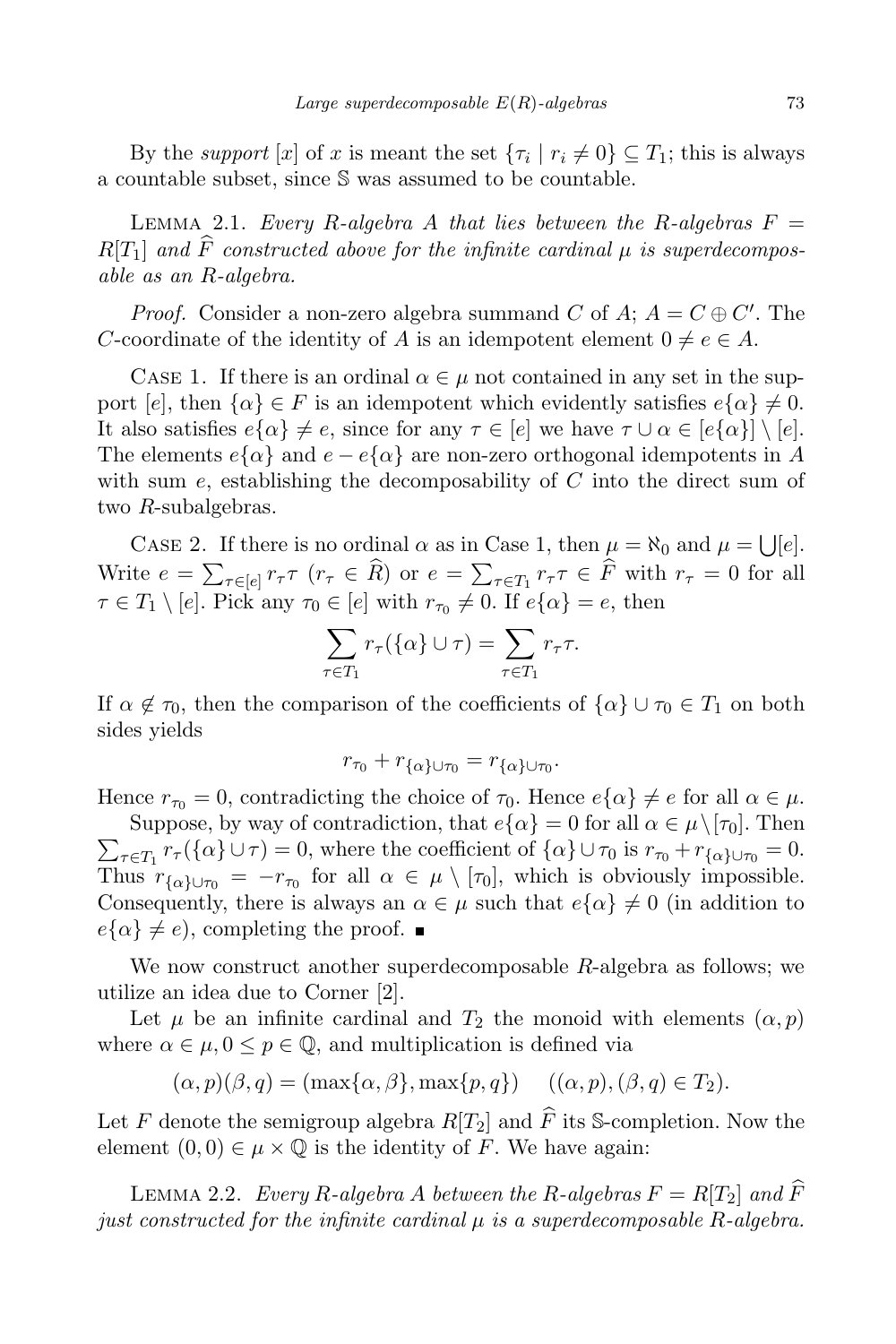$\sum_{i\in I} r_i(\alpha_i, p_i) \in \widehat{F}$   $(0 \neq r_i \in \widehat{R}, (\alpha_i, p_i) \in T_2)$  (*I* is some index set) we *Proof.* It suffices to verify that for every non-zero idempotent  $e =$ can find an idempotent  $e' = (\alpha, p) \in F$  such that  $0 \neq e(\alpha, p) \neq e$ . If not all the  $p_i$  are equal, then choose any  $p \in \mathbb{Q}$  such that  $p_i < p < p_j$  for some  $i, j \in I$ . In this case,  $e' = (\alpha, p)$  is as desired for any choice of  $\alpha \in \mu$ . On the other hand, if all the  $p_i$   $(i \in I)$  are equal and if we can choose an ordinal  $\alpha$  with  $\alpha_i < \alpha < \alpha_j$  for some  $i, j \in I$ , then  $e' = (\alpha, p_i) \in F$  is a good choice. In the remaining case, the idempotent e must be of the form  $e = (\beta, q) \in T_2$  or  $e = (\beta, q) - (\beta + 1, q)$ . Then we can choose  $e' = (\beta, p)$ for any  $q < p \in \mathbb{Q}$ . Consequently, we can always find an idempotent  $e'$  that establishes superdecomposability.

It is straightforward to check:

REMARK 2.3. If we replace the monoid  $T_i$   $(j = 1 \text{ or } 2)$  by a monoid  $T =$  $T_j \times T'$ , where T' is any monoid, then the preceding lemmas are still valid.

3. The Black Box. We turn our attention to the construction of a superdecomposable  $E(R)$ -algebra between F and  $\widehat{F}$ . For the construction we shall need a version of Shelah's Black Box principle. (For a general discussion of this principle, we refer to Göbel–Trlifaj  $[12]$ ; for the strong black box see Eklof–Mekler [6, Chapter XIII].)

Let  $R$ ,  $\mathbb S$  have the same meaning as in the preceding section. Furthermore, let  $\kappa$  be a cardinal such that  $|R| \leq \kappa$ , and assume in addition that  $\lambda$  is a cardinal satisfying

$$
\lambda^\kappa=\lambda.
$$

Then we have cf  $\lambda > \kappa \geq \aleph_0$ ; see e.g. Jech [14, p. 28].

The set  $L = \omega > \lambda$  of all finite sequences  $\rho = (\alpha_0, \ldots, \alpha_{n-1})$  (of length n) with  $\alpha_i \in \lambda$  (the empty sequence is included) is a tree of length  $\omega$  under the natural ordering:  $\rho_1 \leq \rho_2$  in L if and only if  $\rho_1$  is an initial segment of  $\rho_2$ . Maximal linearly ordered subsets  $\mathbf{b} = \{ \varrho_0 < \varrho_1 < \cdots < \varrho_n < \cdots \}$  of L are called *branches*; here the length of  $\varrho_n$  is n. The set of branches of L will be denoted by  $\text{Br}(L)$ . Clearly,  $|\text{Br}(L)| = \lambda^{\kappa_0} = \lambda$ .

Let  $T_0$  be the free commutative monoid generated by the symbols  $u_\rho$  for all  $\rho \in L$ . Define the monoid T as

$$
T = M \times T_0,
$$

where  $M = T_1$  or  $M = T_2$  as constructed above in Section 2 with the choice  $\mu = \aleph_0$ . Thus the elements of T are of the form  $\theta = (\tau, u)$ , where  $\tau \in M$ and  $u \in T_0$ . The semigroup algebra  $F = R[T] = \bigoplus_{\theta \in T} R\theta$ , its S-completion  $\widehat{F}$  and any R-algebra A in between are superdecomposable by Remark 2.3.

We will distinguish three natural kinds of supports depending on  $T_0$ ,  $L$ and  $\lambda$  respectively.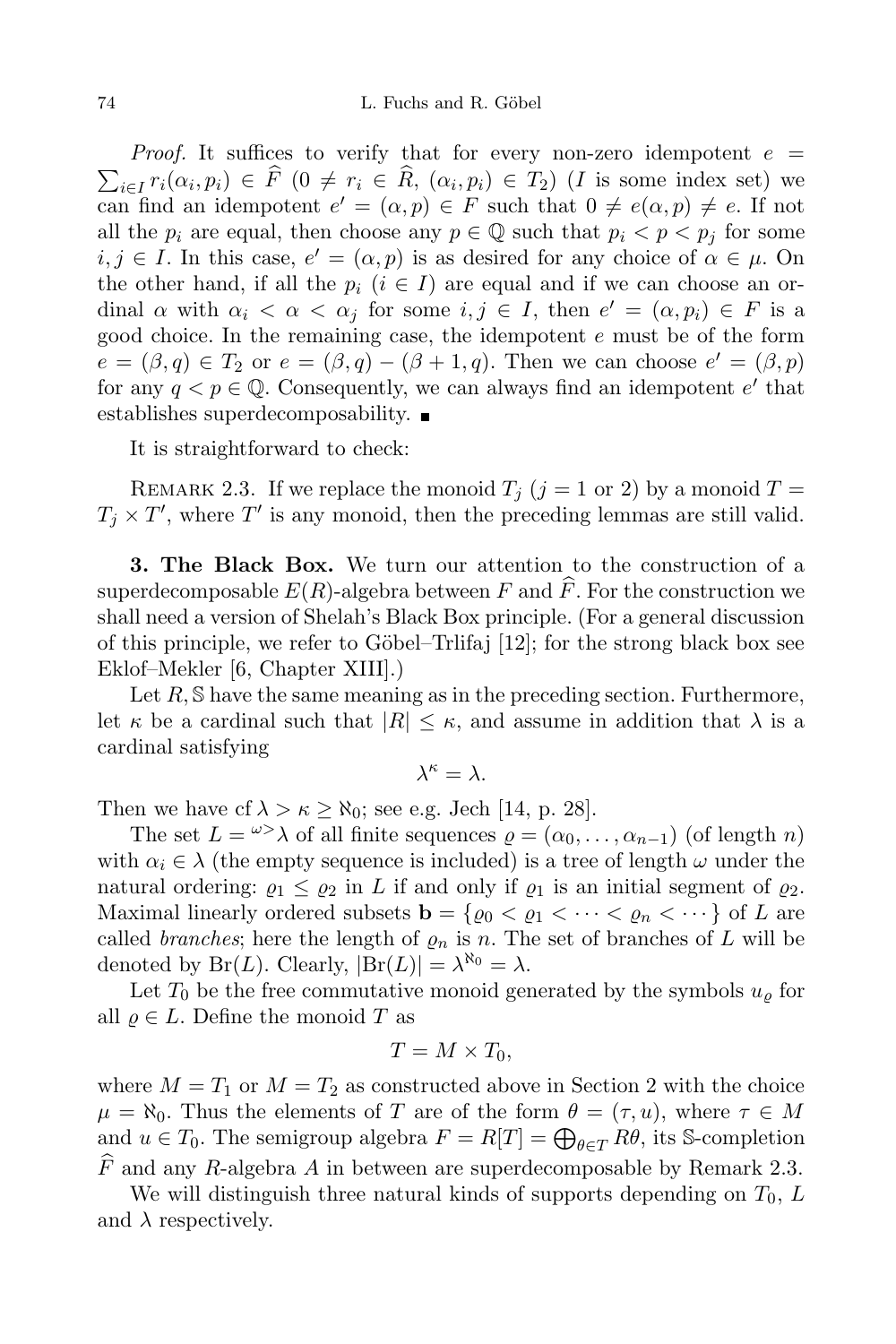$\sum_{i\in I} r_i(\tau_i, u_i)$  (where I is an indexing set with  $1 \leq |I| \leq \aleph_0$ ) such that Each element  $0 \neq x \in \widehat{F}$  can be expressed uniquely as a sum  $x =$  $0 \neq r_i \in R$  and  $(\tau_i, u_i) \in T$  for all  $i \in I$ . Then  $[x] = \{u_i \mid i \in I\} \subseteq T_0$ denotes the *support* of  $x$ . (If we want to emphasize that this is a subset of  $T_0$ , we will say that  $[x]$  is the  $T_0$ -support of x.) Every element  $u_i \in [x]$  is the unique product of certain generators  $u_{\rho_{ij}}$  ( $j \leq n_i$ ). The collection of all these  $\varrho_{ij}$   $(i \in I, j \leq n_i)$  constitutes the L-support  $[x]_L \subseteq L$  of x. Finally, by the  $\lambda$ -support is meant the set  $[x]_{\lambda} \subseteq \lambda$  of all ordinals used in  $[x]_L$ . The norm of x is defined as  $||x|| = \sup |x|_{\lambda}$ .

These notions extend naturally to subsets. If  $X \subseteq \widehat{F}$  is a set of cardinality  $\leq \kappa$ , then  $[X] = \bigcup_{x \in X}[x]$  is the support of X and  $[X]_L, [X]_\lambda$  are defined similarly. Observe that the norm of X is a well defined ordinal  $||X|| =$  $\sup [X]_{\lambda} \in \lambda$ , because cf  $\lambda > \kappa$ .

For a subset I of  $\lambda$  of size  $\leq \kappa$ , we define

$$
P_I = \bigoplus_{\theta \in M \times I'} R\theta
$$

as a *canonical R-subalgebra*, where  $I'$  denotes the submonoid of  $T_0$  generated by the  $u_{\varrho}$  with finite sequences  $\rho = (\alpha_0, \ldots, \alpha_n) \in \mathbb{Z}^n$ . Evidently,  $P_I$  is a subalgebra of F with support  $I'$  (and L-support  $\omega > I$ ) that is an R-free summand of size  $\leq \kappa$  of F with free complement. (We often write simply P rather than  $P_I$  if there is no need for specifying the index set.) There are  $\lambda$ canonical R-subalgebras of F.

We also consider order-preserving embeddings

$$
f: {}^{\omega\geq}\kappa\to L.
$$

By a trap is meant a triple  $(f, P, \phi)$ , where f is such an embedding, P is a canonical R-subalgebra, and  $\phi$  is an R-homomorphism  $P \to \hat{P}$  subject to the following conditions:

- (a)  $[P]_L$  is a subtree of L; thus  $\varrho \in [P]_L$  implies  $\sigma \in [P]_L$  for all  $\sigma \leq \varrho$ ;
- (b) cf  $||P|| = \omega$ ;
- (c) Im  $f \subseteq [P]_L$ ;
- (d)  $\|\mathbf{b}\| = \|P\|$  for all  $\mathbf{b} \in \text{Br}(\text{Im } f)$ .

In the following theorem we assume that  $R$  is a domain such that

- (i) R admits a countable semigroup  $\mathcal S$  such that R is Hausdorff in the S-topology;
- (ii)  $R$  is torsion-free as an abelian group;
- (iii) R is  $\mathcal S$ -cotorsion-free, where by the  $\mathcal S$ -cotorsion-freeness of an Rmodule N is meant the property that  $\text{Hom}_R(\widehat{R}, N) = 0$  (as above  $\widehat{R}$  stands for the S-completion of  $R$ ).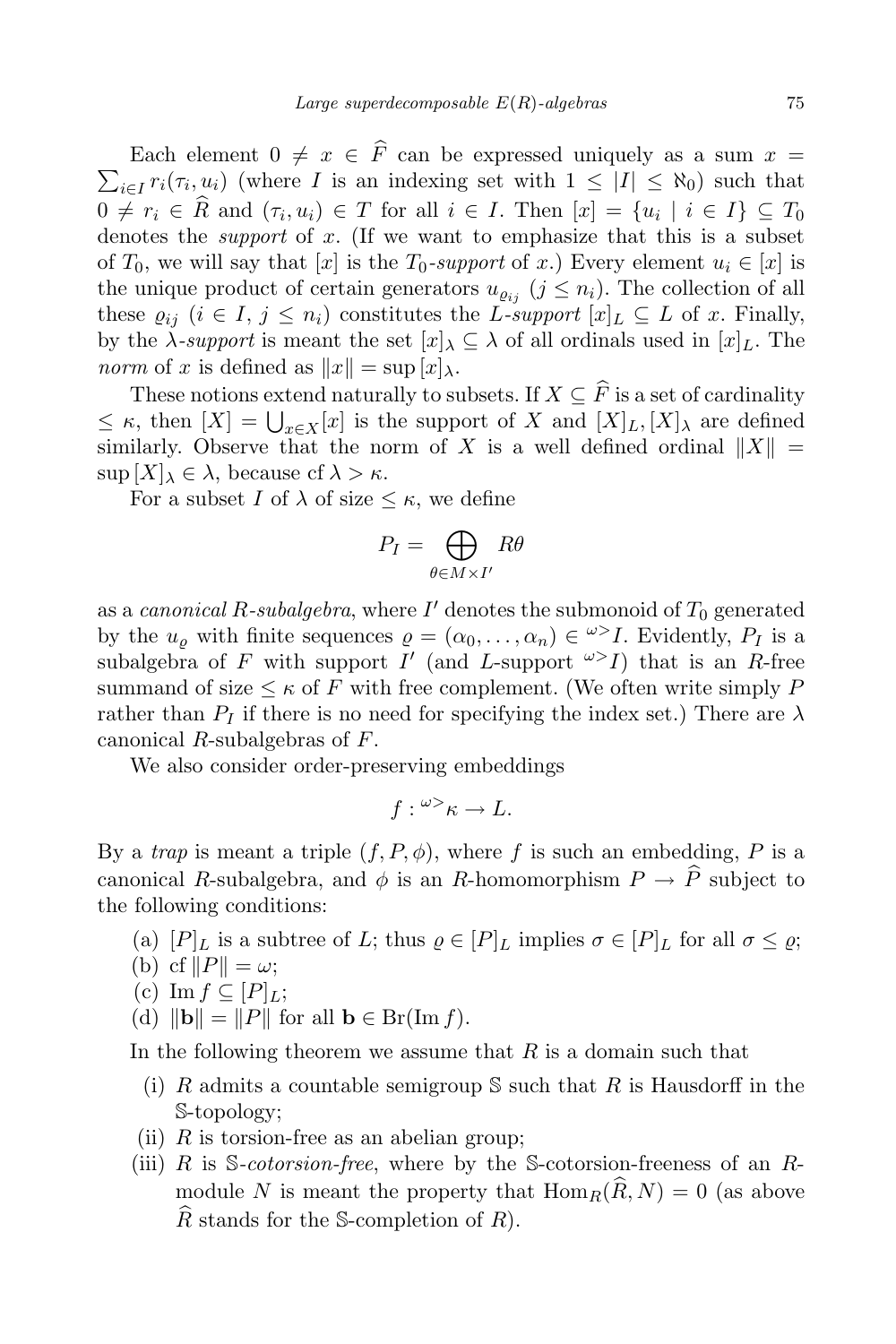Observe that from property (ii) it follows that all the  $R$ -subalgebras of the R-algebra  $\widehat{F}$  are torsion-free as abelian groups.

We can now state:

THEOREM 3.1 (Black Box). Let R be as stated. Given  $\kappa$  and  $\lambda$  as above, there exist a limit ordinal  $\lambda^*$  of cardinality  $\lambda$  and a sequence of traps  $t_{\alpha} =$  $(f_{\alpha}, P_{\alpha}, \phi_{\alpha})$   $(\alpha \in \lambda^*)$  such that for all  $\alpha, \beta \in \lambda^*$  we have:

- (a)  $\beta < \alpha$  implies  $||P_{\beta}|| < ||P_{\alpha}||$ ;
- (b)  $Br(Im f_{\alpha}) \cap Br(Im f_{\beta}) = \emptyset$  whenever  $\alpha \neq \beta$ ;
- (c) if  $\beta + \kappa^{\kappa_0} \leq \alpha$ , then  $\text{Br}(\text{Im } f_\alpha) \cap \text{Br}([P_\beta]_L) = \emptyset$ ;
- (d) if X is a subset of  $\widehat{F}$  of cardinality  $\leq \kappa$  and  $\phi \in \text{End}(\widehat{F})$ , then there is an ordinal  $\alpha \in \lambda^*$  such that

$$
X \subseteq \widehat{P}_{\alpha}, \quad ||X|| < ||P_{\alpha}||, \quad \phi \upharpoonright P_{\alpha} = \phi_{\alpha}.
$$

*Proof.* See appendix in Corner–Göbel [3] or Göbel–Trlifaj [12].

4. The construction. The method of constructing an  $E(R)$ -algebra A such that  $F \subseteq A \subseteq_{*} \widehat{F}$  as the union of a continuous ascending chain of subalgebras  $A_{\alpha}$  is described in the next theorem.

Let **b**  $\in$  Br(*L*) be a branch in *L* and  $F = R[T]$  the *R*-algebra as in Section 3. We associate with the branch  $\mathbf{b} = (\varrho_0 \langle \cdots \langle \varrho_n \langle \cdots \rangle)$  the branch element

$$
\widetilde{b} = \sum_{n \in \omega} q_n(1, u_{\varrho_n}) \in \widehat{F},
$$

where the coefficients  $q_n$  are elements of S chosen in Section 2.

For an R-subalgebra  $M \subseteq \widehat{F}$  and an element  $x \in \widehat{F}$ , the symbol  $M[x]$ will denote the R-subalgebra of  $\widehat{F}$  generated by M and x, while stars in subscripts designate the relatively divisible hull in  $\widehat{F}$ , i.e.  $M[x]_*/M[x]$  is the torsion part of  $\widehat{F}/M[x]$ . For simplicity we write  $A[g]_*$  for  $(A[g])_*$ .

THEOREM 4.1. For a sequence of traps  $t_{\alpha} = (f_{\alpha}, P_{\alpha}, \phi_{\alpha}) \; (\alpha \in \lambda^*)$  as in Theorem 3.1, there exist R-subalgebras  $A_{\alpha}$  of  $\widehat{F}$ , branches  $\mathbf{a}_{\alpha} \in \text{Br}(\text{Im } f_{\alpha})$ , and elements  $g_{\alpha} \in F(\alpha \in \lambda^*)$  such that

- (i) for all  $\beta \in \lambda^*$ ,  $g_{\beta} = b_{\beta} \pi_{\beta} + \tilde{a}_{\beta}$  for some  $b_{\beta} \in P_{\beta}$  and  $\pi_{\beta} \in R$ ;
- (ii)  $g_{\beta} \in P_{\beta}$  for each  $\beta \in \lambda^*$ ;
- (iii) for all  $\beta < \alpha < \lambda^*$ ,  $g_{\beta} \phi_{\beta} \notin A_{\beta}$  implies  $g_{\beta} \phi_{\beta} \notin A_{\alpha}$ ;
- (iv)  $\{A_{\alpha} \mid \alpha \in \lambda^*\}$  is a continuous properly ascending chain of relatively divisible R-subalgebras of  $\widehat{F}$ , with  $A_0 = F$ ;
- (v)  $A_{\beta+1} = A_{\beta}[g_{\beta}]_*$  for all  $\beta \in \lambda^*$ .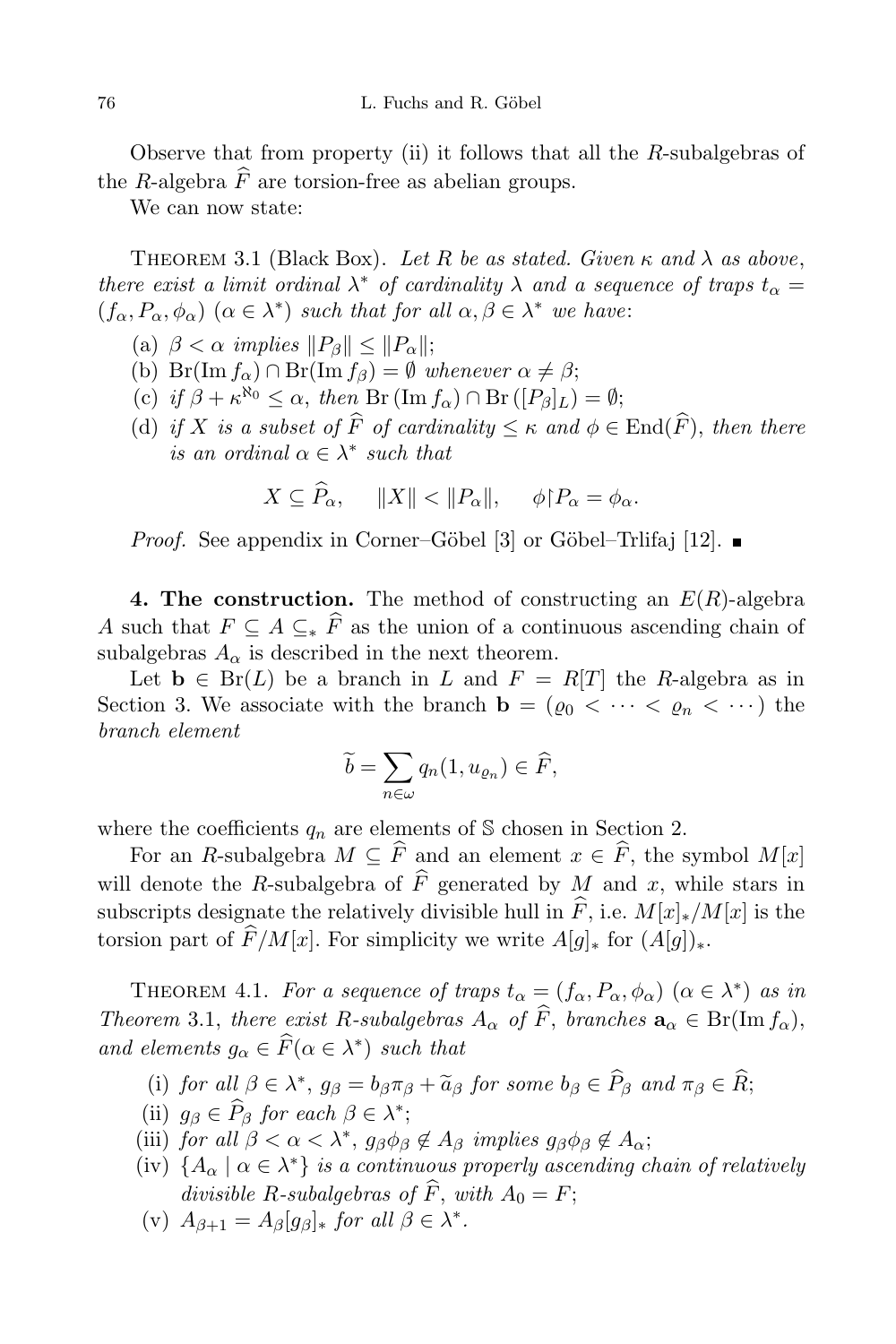Proof. In the proof we will make use of the following result proved in Corner–Göbel  $[3, p. 457, Lemma 3.6]$  and Dugas–Mader–Vinsonhaler  $[5, pp.$ 95–96].

PROPOSITION 4.2. Assume that, for some ordinal  $\alpha$ ,  $A_{\alpha}$  is an R-subalgebra of  $\widehat{F}$  satisfying conditions (i)–(v) in Theorem 4.1 for all  $\beta < \alpha$ . Then there is a branch  $\mathbf{a} \in \text{Br}(\text{Im } f_{\alpha})$  such that for any  $q = c + \tilde{a}$  with  $c \in \widehat{P}_{\alpha}$ satisfying  $||c|| < ||a||$  and for any  $\beta < \alpha$ ,  $g_{\beta}\phi_{\beta} \notin A_{\beta}$  implies  $g_{\beta}\phi_{\beta} \notin A_{\alpha}[g]_{*}$ .

In order to verify the theorem, in view of the continuity of the chain of the  $A_{\alpha}$ , it suffices to describe the step from  $\alpha$  to  $\alpha + 1$ . Suppose that the subalgebras  $A_\beta$  for all  $\beta \leq \alpha$  and the elements  $g_\beta$  for all  $\beta < \alpha$  have already been constructed as required. To choose  $g_{\alpha}$  and  $A_{\alpha+1}$ , we argue as follows.

Proposition 4.2 ensures that we can always find a branch  $\mathbf{a}_{\alpha} \in \text{Br}(\text{Im } f_{\alpha})$ and elements  $b_{\alpha} \in P_{\alpha}, \pi_{\alpha} \in \widehat{R}$  such that  $g = b_{\alpha} \pi_{\alpha} + \widetilde{a}_{\alpha} \in \widehat{P}_{\alpha}$  satisfies the condition that (iii) holds for this  $\alpha$ . Then we set  $g_{\alpha} = g$  with the proviso that—if possible—g should definitely be selected so as to satisfy  $g\phi_\alpha \notin$  $A_{\alpha}[g]_{\ast}$  as well. Once  $g_{\alpha}$  has been chosen, it only remains to set  $A_{\alpha+1} =$  $A_{\alpha}[g_{\alpha}]_{\ast}$  to complete the proof.  $\blacksquare$ 

We also observe the following important fact about the R-algebras  $A_{\alpha}$ just constructed.

LEMMA 4.3. The R-algebras  $A_{\alpha}$  constructed in the preceding theorem with the aid of the Black Box are  $\aleph_1$ -free, and thus also S-cotorsion-free. The same holds for their union  $A = \bigcup_{\alpha < \lambda^*} A_\alpha$ .

*Proof.* See Dugas–Mader–Vinsonhaler [5] or Göbel–Wallutis [13], where it is shown that the R-algebras  $A_{\alpha}$  are S-cotorsion-free. The same argument verifies their  $\aleph_1$ -freeness. Cf. also Göbel–Trlifaj [12]. (The  $\aleph_1$ -freeness is due to the freeness of  $F$  and the linear independence of different branch elements.) **■** 

Let us point out that Göbel–Shelah–Strüngmann [10] proves the existence of  $\aleph_1$ -free E-rings of cardinality  $\aleph_1$ .

**5. Proof of the main theorem.** The R-algebras A constructed above need not be  $E(R)$ -algebras. In order to obtain an  $E(R)$ -algebra A, we have to ensure that there are no unwanted endomorphisms. To this end we have to show that we can always find an element  $g_{\alpha} = g$  with the required properties that also satisfies  $g\phi_{\alpha} \notin A_{\alpha}[g]_*$  provided that  $\phi_{\alpha}$  is not multiplication by an algebra element. This can be accomplished by the Step Lemma below.

Before stating the crucial Step Lemma, we prove a technical result.

Lemma 5.1. Assume the hypotheses of Proposition 4.2, and write the  $\alpha$ th branch (defined in Proposition 4.2) as  $\mathbf{a}_{\alpha} = (\varrho_0 \langle \cdots \langle \varrho_n \langle \cdots \rangle)$ . Let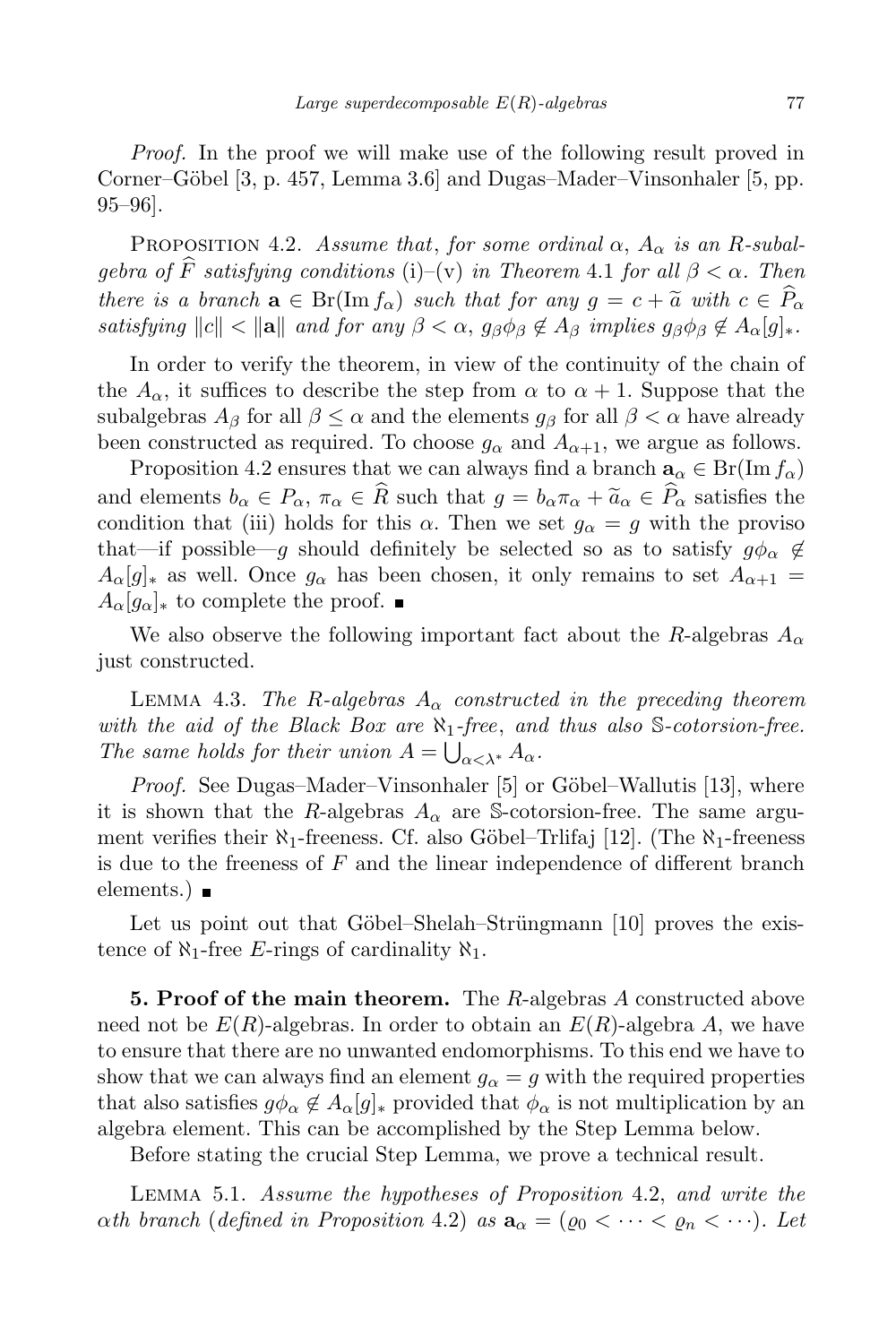k be a natural number and  $0 \neq x \in A_{\alpha}$ . Then there exists an element  $\theta \in T$ such that for almost all  $n \in \omega$  we have

$$
\theta(1, u_{\varrho_n}^k) \in [x \widetilde{a}_{\alpha}^k].
$$

*Proof.* Let  $x = \sum_{\theta \in [x]} r_{\theta} \theta$  with  $r_{\theta} \in \widehat{R}$ . If  $x \notin F$ , then there exist an element  $y \in F$  and an ordinal  $\beta < \alpha$  such that  $x - y \in A_{\beta}[g_{\beta}] \setminus A_{\beta}$  and  $||x - y|| \le ||P_\beta||$ . Let the  $\beta$ th branch be  $a_\beta = (\sigma_0 < \cdots < \sigma_n < \cdots)$ . We conclude that we can choose a  $u_{\sigma_n}^j$  for some integer  $j \geq 1$  and for large enough  $n \in \omega$  such that  $\theta = (\tau, u_{\sigma_n}^j) \in [x]$  for some  $\tau \in M$ . It follows that  $(\tau, u_{\sigma_n}^j)(1, u_{\sigma_n}^k) = (\tau, u_{\sigma_n}^j u_{\sigma_n}^k) \in [x \widetilde{a}_\alpha^k]$  for all large enough integers l.

If  $0 \neq x \in F$ , then  $[x]$  is a non-empty finite subset of T. As above, we can choose  $(\tau, u) \in [x]$   $(\tau \in M, u \in T_0)$  such that  $(\tau, u)(1, u_{\varrho_l}^k) = (\tau, u u_{\varrho_l}^k) \in$  $[x\tilde{a}_\alpha^k]$ . Thus either  $\theta = (\tau, u\dot{a}_n)$  or  $\theta = (\tau, u)$  satisfies the requirements, and the lemma follows.

LEMMA 5.2 (Step Lemma). For an  $\alpha \in \lambda^*_{\alpha}$ , let the trap  $t_{\alpha} = (f_{\alpha}, P_{\alpha}, \phi_{\alpha})$ be given by the Black Box 3.1, and let  $A_\alpha \subseteq \widehat{F}$  and  $\mathbf{a}_\alpha \in \text{Br}(\text{Im } f_\alpha)$  be as in Theorem 4.1. If  $\phi_{\alpha}: P_{\alpha} \to A_{\alpha}$  is not multiplication by an element of  $A_{\alpha}$ , then there exist elements  $b \in P_\alpha$  and  $\pi \in \widehat{R}$  such that the following holds either for  $y = \tilde{a}_{\alpha}$  or for  $y = \pi b + \tilde{a}_{\alpha}$ .

- (i)  $A'_{\alpha+1} = A_{\alpha}[y]_{*}$  is an S-relatively divisible R-subalgebra of F that is  $\aleph_1$ -free as an R-module;
- (ii)  $y\phi_{\alpha} \notin A'_{\alpha+1}$ .

*Proof.* Before entering into the proof, we observe that  $A'_{\alpha+1}$  will be Scotorsion-free in view of (i) and the S-cotorsion-freeness of R.

(i) is an immediate consequence of Lemma 4.3.

The branch element  $\tilde{a}_{\alpha}$  related to  $a_{\alpha}$  belongs to  $\hat{P}_{\alpha}$ . Suppose that  $y = \tilde{a}_{\alpha}$ is not a good choice, that is,  $\tilde{a}_{\alpha}\phi_{\alpha} \in A_{\alpha}[\tilde{a}_{\alpha}]_{*}$ . This means that there are  $k, n \in \omega$  and  $r_i \in A_\alpha$   $(i \leq n)$  such that

(1) 
$$
q_k \tilde{a}_\alpha \phi_\alpha = \sum_{i \leq n} r_i \tilde{a}_\alpha^i.
$$

First let  $n \leq 1$ . Since  $\phi_{\alpha}$  was assumed not to be multiplication by any element of  $A_{\alpha}$ , neither is  $q_k \phi_{\alpha}$ , thus  $q_k \phi_{\alpha} \notin A_{\alpha}$ . Consequently, we have  $P_{\alpha}(q_k \phi_{\alpha} - r_1) \neq 0$ , and so there exists an element b of P such that

$$
0 \neq b(q_k \phi_\alpha - r_1) = q_k b \phi_\alpha - br_1 \in A_\alpha.
$$

From Lemma 4.3 it follows that  $A_{\alpha}$  is S-cotorsion-free, therefore for some  $\pi \in \widehat{R}$  we have

$$
\pi(q_k b \phi_\alpha - br_1) \not\in A_\alpha.
$$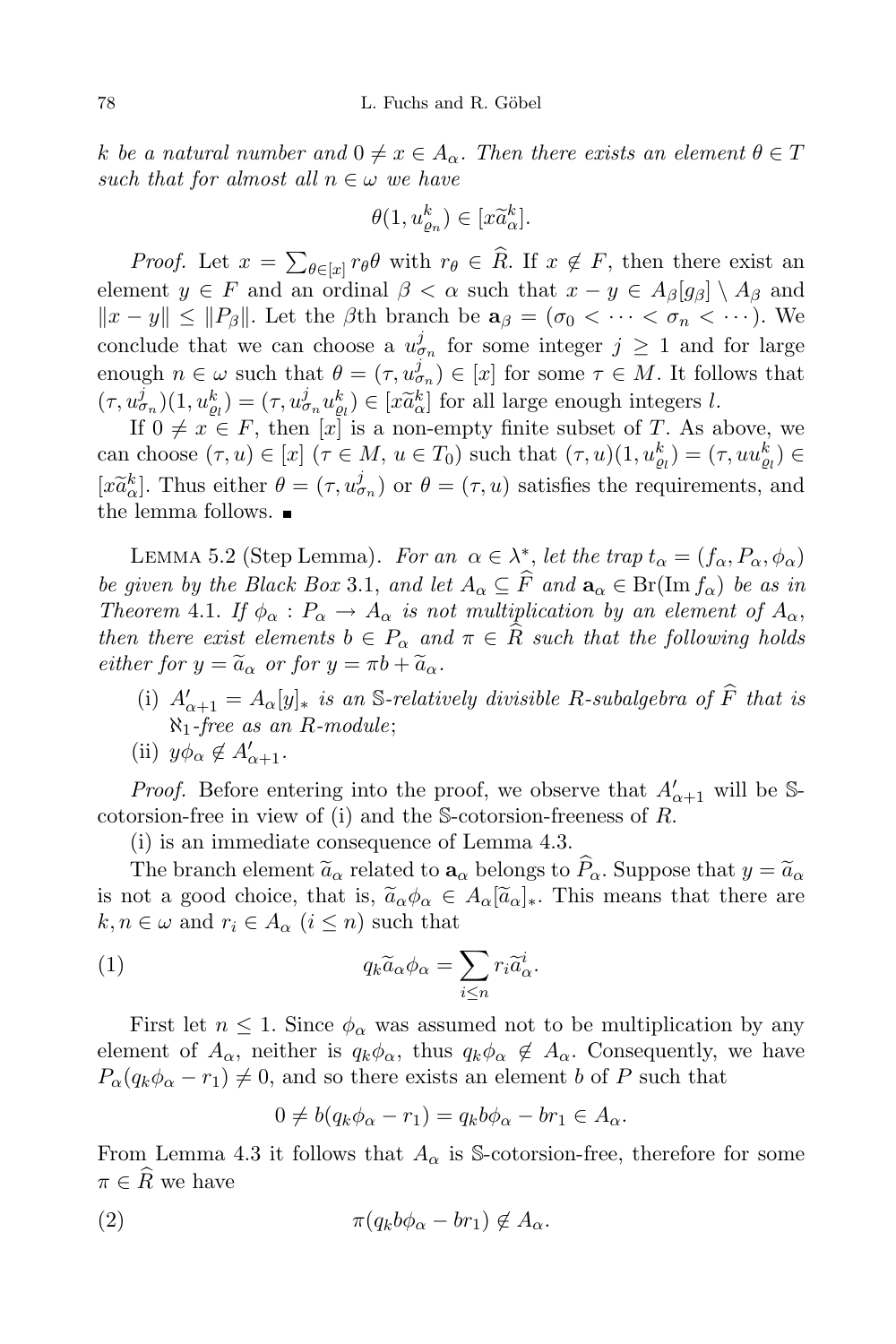Suppose that  $y = \tilde{a}_{\alpha} + \pi b$  also satisfies  $y\phi \in A_{\alpha}[y]_*$ . Then  $q_k y \phi_{\alpha} = q_k \tilde{a}_{\alpha} \phi_{\alpha} +$  $q_k \pi b \phi_\alpha = r_0 + r_1 \widetilde{a}_\alpha + q_k \pi b \phi_\alpha = r_0 + r_1 y + (q_k \pi b \phi_\alpha - r_1 \pi b)$ , whence

$$
\pi(q_k b \phi_\alpha - r_1 b) \in A_\alpha[y]_*.
$$

There are  $n' \in \omega$ ,  $k \leq l < \omega$ , and  $t_i \in A_{\alpha}$   $(i \leq n')$  such that

$$
q_l y \phi_\alpha = \sum_{i \le n'} t_i y^i.
$$

Using (1) we obtain

$$
q_l \pi b \phi_\alpha = q_l y \phi_\alpha - q_l \widetilde{a}_\alpha \phi_\alpha = \sum_{i \le n'} t_i (\widetilde{a}_\alpha + \pi b)^i - \frac{q_l}{q_k} (r_0 + r_1 \widetilde{a}_\alpha).
$$

Since  $[\pi b] \subseteq [b]$ ,  $[q_i \pi b \phi_\alpha] \subseteq [b \phi_\alpha]$  and  $\{(1, u_{\rho_n}^i) \mid n \in \omega\} \subseteq [\tilde{a}_\alpha^i]$ , from Lemma 5.1 we deduce that  $n' = 1$  and  $t_1 = (q_l/q_k)r_1$ . Therefore,

$$
q_l \pi b \phi_\alpha = t_0 - \frac{q_l}{q_k} r_0 + \frac{q_l}{q_k} r_1 \pi b,
$$

and so

$$
\frac{q_l}{q_k} \pi(q_k b \phi_\alpha - r_1 b) = t_0 - \frac{q_l}{q_k} r_0 \in A_\alpha,
$$

where  $q_l/q_k \in \mathbb{S}$ . Hence  $\pi(q_kb\phi_\alpha - r_1b) \in A_\alpha$ , contradicting (2). This means that  $y = \pi b + \tilde{a}_{\alpha}$  satisfies (i) and (ii).

Now suppose  $n > 1$  in (1). We may assume that  $r_n \neq 0$ , and therefore  $0 \neq nr_n \in A_\alpha$  by the torsion-freeness of  $A_\alpha$ . There is  $\pi \in \widehat{R}$  satisfying

$$
(3) \t\t \pi \cdot nr_n \notin A_\alpha.
$$

Set  $y = \tilde{a}_{\alpha} + \pi$  (i.e.  $b = 1 \in R \subseteq P \subseteq A_{\alpha}$ ), and suppose that  $y\phi_{\alpha} \in A_{\alpha}[y]_{*}$ . Thus  $q_i y \phi_\alpha = \sum_{i \leq n'} t_i y^i$  for some  $n' \in \omega$ ,  $k \leq l < \omega$ , and  $t_i \in A_\alpha$   $(i \leq n')$ . Using (1) we obtain

$$
q_l \pi \phi_\alpha = q_l y \phi_\alpha - q_l \widetilde{a}_\alpha \phi_\alpha = \sum_{i \le n'} t_i y^i - \frac{q_l}{q_k} \sum_{i \le n} r_i \widetilde{a}_\alpha^i.
$$

Comparing the supports again, we deduce  $n' = n$ ,  $t_n = (q_l/q_k)r_n$ ,  $t_{n-1}$  +  $t_n\pi n = (q_l/q_k)r_{n-1}$ , and so

$$
\frac{q_l}{q_k} r_n \pi n = \frac{q_l}{q_k} r_{n-1} - t_{n-1} \in A_\alpha.
$$

We conclude that  $r_n \pi n \in A_\alpha$ , in contradiction to (3). Consequently, either  $y = \tilde{a}_{\alpha}$  or  $y = \tilde{a}_{\alpha} + \pi$  satisfies  $y \phi_{\alpha} \notin A_{\alpha}[y]_{\ast}$ .

We are now ready to prove our main result:

THEOREM 5.3. Assume R is a domain satisfying conditions (i)–(iii) of Section 3, and  $\kappa, \lambda$  are cardinals such that  $|R| \leq \kappa$  and  $\lambda^{\kappa} = \lambda$ . Then there exists a superdecomposable  $\aleph_1$ -free  $E(R)$ -algebra A of cardinality  $\lambda$ .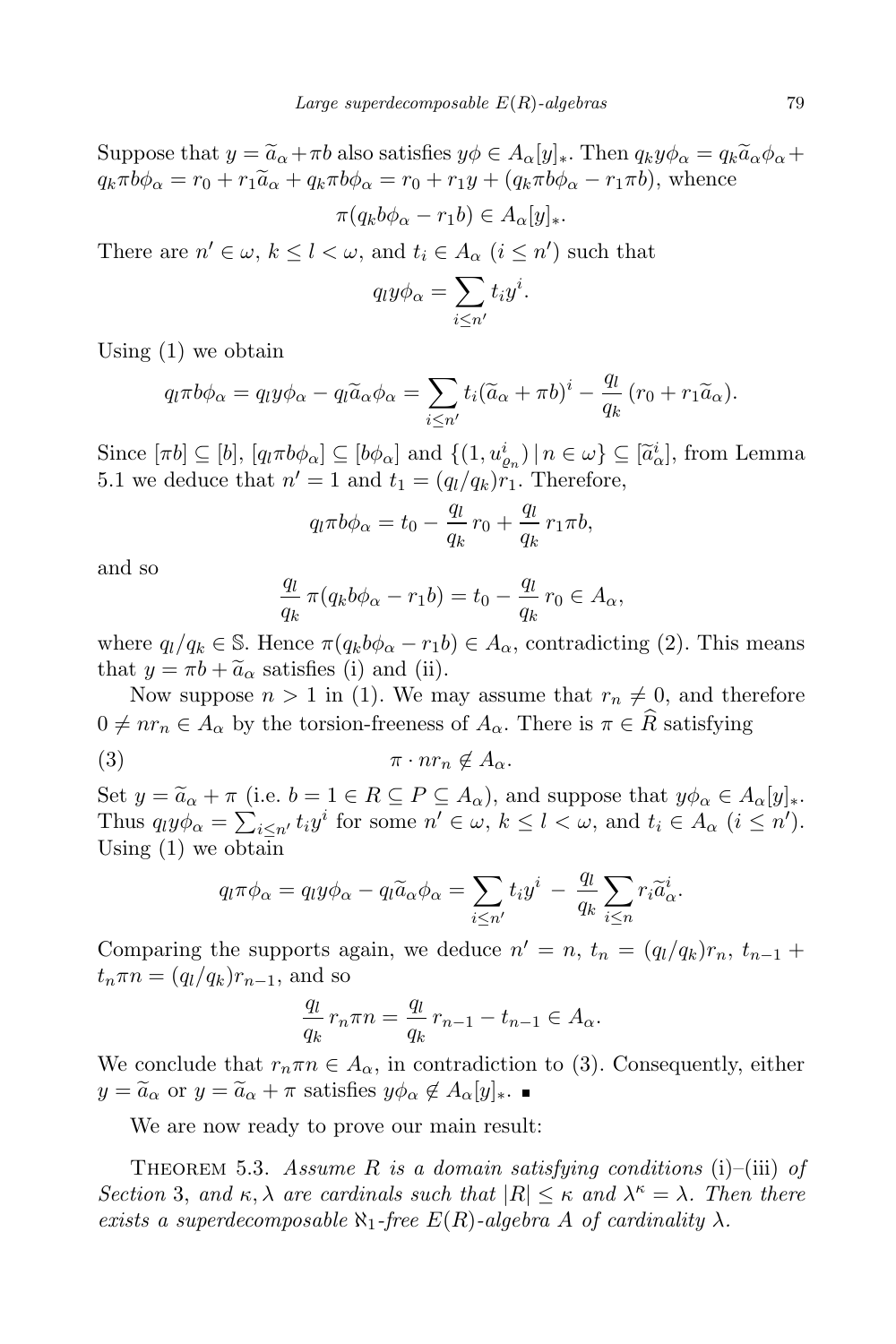Proof. Define A as the union of the well-ordered ascending chain of algebras  $A_{\alpha}$  as stated in Theorem 4.1. Then A is evidently of cardinality  $\lambda$ , is superdecomposable by Lemma 2.2 and Remark 2.3, and is  $\aleph_1$ -free by Lemma 4.3. It only remains to show that A is an  $E(R)$ -algebra.

Multiplications by elements of A are evidently R-endomorphisms, so  $A$ may be viewed as a subring of its endomorphism ring. Suppose that  $\phi$  is an R-endomorphism of A that is not multiplication by an element of  $A$ . It is clear that there must exist a canonical submodule  $P \subset F$  such that  $\phi \upharpoonright P : P \to \widehat{P}$  also is not multiplication by an element in A.

We appeal to the Black Box to argue that there is a trap  $t_{\alpha} = (f_{\alpha}, P_{\alpha}, \phi_{\alpha})$ such that  $P \subseteq P_\alpha$ . Manifestly,  $\phi | P_\alpha = \phi_\alpha$  cannot be multiplication by any element of A. By virtue of the Step Lemma, there exists an element  $g'_{\alpha} = b'\pi' + \tilde{a}_{\alpha}$   $(b' \in P_{\alpha}, \pi' \in R)$  that satisfies  $g'_{\alpha}\phi_{\alpha} \notin A_{\alpha}[g'_{\alpha}]$ . Because of the existence of such a  $g'$ , the proof of Theorem 4.1 indicates that  $g_{\alpha}$  had to be chosen so as to satisfy  $g_{\alpha} \phi_{\alpha} \notin A_{\alpha}[g_{\alpha}] = A_{\alpha+1}$ . But then from condition (iii) in the same theorem we conclude that  $g_{\alpha}\phi = g_{\alpha}\phi_{\alpha} \notin A$  as well. Thus  $\phi$  cannot be an endomorphism of A, and as a consequence, A is indeed an  $E(R)$ -algebra.

Moreover, we can establish the existence of a fully rigid family of  $2^{\lambda}$ superdecomposable  $\aleph_1$ -free  $E(R)$ -algebras of size  $\lambda$ .

Theorem 5.4. The algebra A constructed in Theorem 5.3 contains superdecomposable  $\aleph_1$ -free  $E(R)$ -subalgebras  $A_X$  for every  $X \subseteq \lambda$  such that for all  $X, Y \subseteq \lambda$  we have

- (i)  $X \subseteq Y$  implies  $A_X \subseteq A_Y$ ;
- (ii)  $\text{Hom}_R(A_X, A_Y) = A_Y$  if  $X \subseteq Y$  and 0 otherwise.

*Proof.* In order to find a family of  $E(R)$ -algebras satisfying conditions (i) and (ii), we change the definition of a trap and replace  $t_{\alpha}$  in Theorem 3.1 by  $t_{\alpha} = (f_{\alpha}, P_{\alpha}, \phi_{\alpha}, \xi_{\alpha})$ , where  $\xi_{\alpha} \in \lambda$ . Condition (d) of Theorem 3.1 now reads:

(d<sup>\*</sup>) If X is a subset of  $\widehat{F}$  of cardinality  $\leq \kappa, \xi \in \lambda$  and  $\phi \in \text{End}(\widehat{F})$ , then there is an ordinal  $\alpha \in \lambda^*$  such that

$$
X \subseteq \widehat{P}_{\alpha}, \quad ||X|| < ||P_{\alpha}||, \quad \phi \upharpoonright P_{\alpha} = \phi_{\alpha}, \quad \xi = \xi_{\alpha}.
$$

Recall from Theorem 5.3 that  $A = F[g_\alpha : \alpha \in \lambda^*]_*$ . If  $X \subseteq \lambda$ , then set  $X^* = \{ \alpha \in \lambda^* \mid \xi_\alpha \in X \} \subseteq \lambda^*$ , and define

$$
A_X = F[g_\alpha : \alpha \in X^*]_* \subseteq A.
$$

The same proof as above shows that  $A_X$  is a superdecomposable  $\aleph_1$ -free  $E(R)$ -algebra. It is evident that  $A_X \subseteq A_Y$  whenever  $X \subseteq Y$ . If  $X, Y \subseteq \lambda$ are arbitrary subsets, then the argument in Corner–Göbel  $[3, p. 462, (4)]$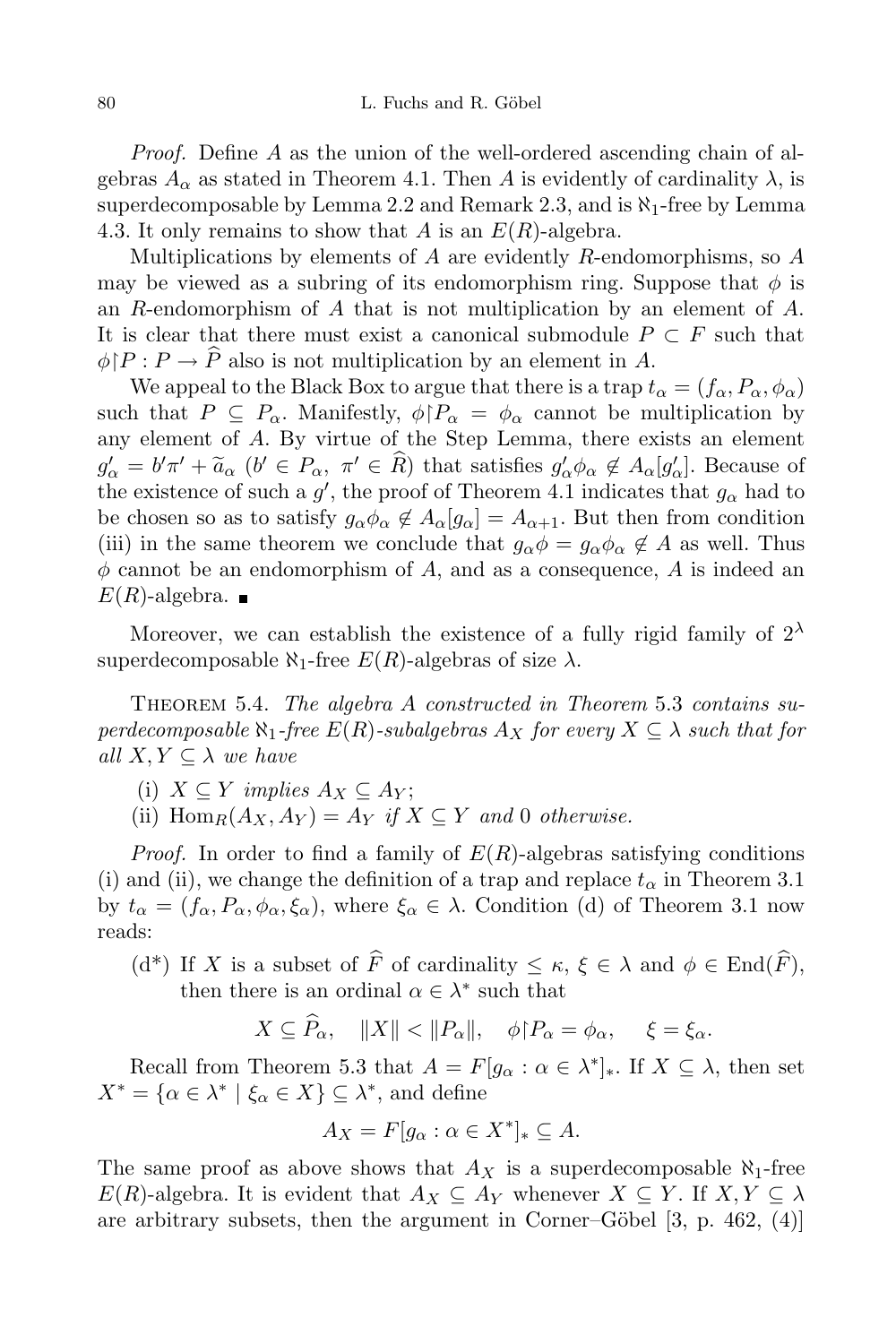shows that  $\text{Hom}_{R}(A_{X}, A_{Y}) \neq 0$  implies  $X \subseteq Y$ , and in this case, (ii) holds true. ■

**6. Remarks.** It is easy to characterize all Dedekind domains  $R$  that satisfy conditions (i)–(iii) of Section 3.

Evidently, R has to be of characteristic 0 and not a field. One can choose the monoid S generated by the (finite number of) generators of a maximal ideal of R. In order to exclude the case when R is not S-cotorsion-free, it suffices to assume that  $R$  is not a complete discrete valuation domain. Thus,

COROLLARY 6.1. There exist arbitrarily large  $\aleph_1$ -free superdecomposable  $E(R)$ -algebras over a Dedekind domain R that is not a field or a complete discrete valuation domain, and has characteristic  $0.$ 

The choice of  $R = \mathbb{Z}$  leads us to the existence of large superdecomposable  $\aleph_1$ -free E-rings.

Next assume that R is a *Matlis domain* (i.e. its field of quotients,  $Q$ , as an R-module, is of projective dimension 1). If  $R \neq Q$ , then R contains a countable multiplicative monoid  $\mathcal S$  such that R is Hausdorff in the S-topology (cf. Fuchs–Salce [8, Lemma 4.3, p. 139]). Consequently,

COROLLARY 6.2. There exist arbitrarily large superdecomposable  $E(R)$ algebras over a Matlis domain R of characteristic 0 that is not a field and is not complete in any metrizable linear topology.  $\blacksquare$ 

Observe that every domain S of characteristic 0 embeds in a ring R satisfying conditions  $(i)$ – $(iii)$  mentioned above. In fact, we can choose the polynomial ring  $R = S[x]$  with an indeterminate x and  $\mathbb{S} = \{1, x, \dots, x^n, \dots\}$ .

It is worth pointing out that if the ring R is of cardinality  $\langle 2^{N_0}, \text{ then} \rangle$ for its cotorsion-freeness it suffices to check that it is reduced (see Göbel– May [9]).

## References

- [1] A. L. S. Corner, Every countable reduced torsion-free ring is an endomorphism ring, Proc. London Math. Soc. (3) 13 (1963), 687–710.
- [2] —, On the existence of very decomposable abelian groups, in: Abelian Group Theory (Honolulu 1982/83), Lecture Notes in Math. 1006, Springer, Berlin, 1983, 354–357.
- [3] A. L. S. Corner and R. Göbel, *Prescribing endomorphism algebras—a unified treat*ment, Proc. London Math. Soc. (3) 50 (1985), 447–479.
- [4] M. Dugas and R. Göbel, *Torsion-free nilpotent groups and E-modules*, Arch. Math. (Basel) 54 (1990), 340–351.
- [5] M. Dugas, A. Mader, and C. Vinsonhaler, Large E-rings exist, J. Algebra 108 (1987), 88–101.
- [6] P. Eklof and A. Mekler, Almost Free Modules, Set-Theoretic Methods, rev. ed., North-Holland, Elsevier, Amsterdam, 2002.